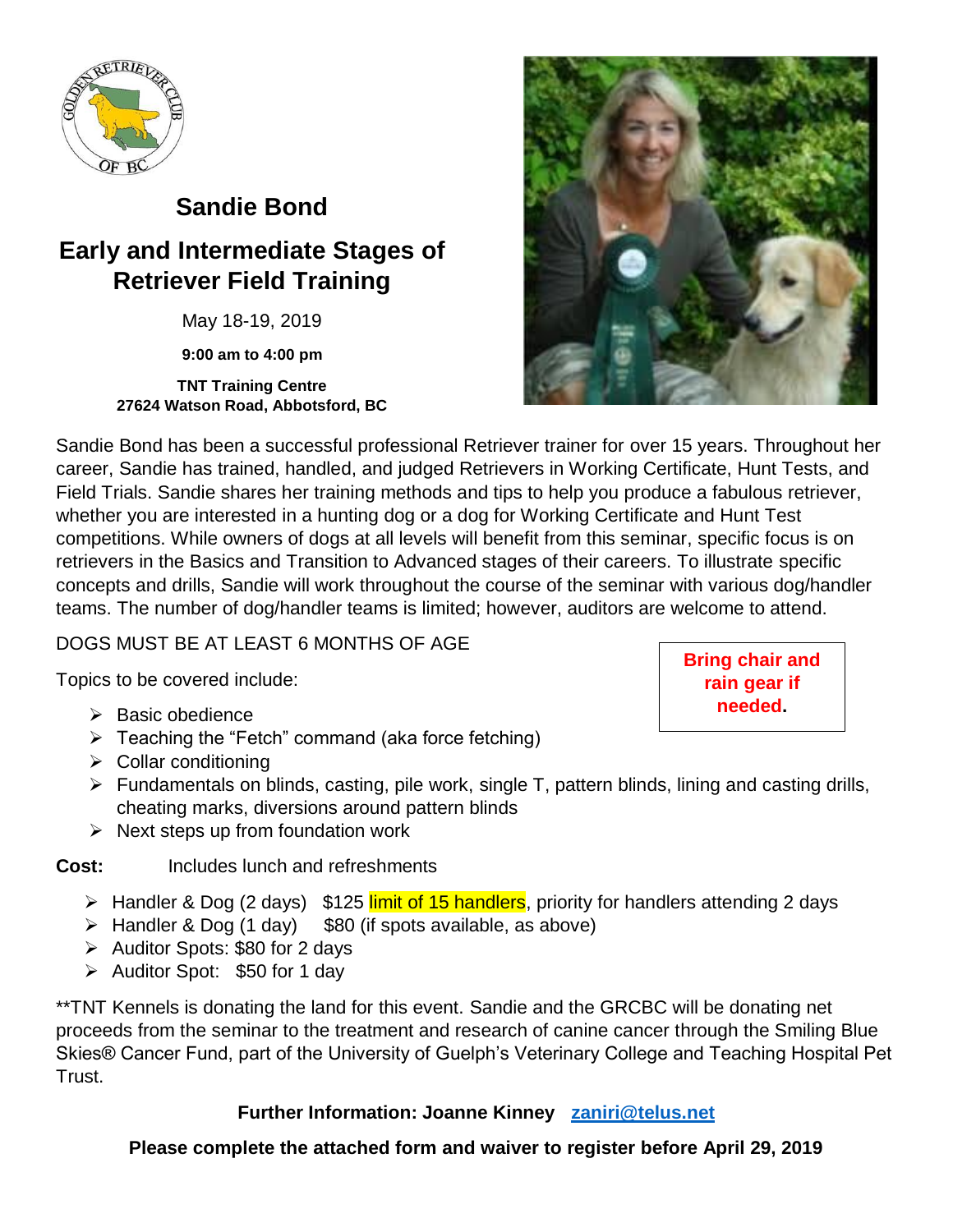### **Sandie Bond Early and Intermediate Stages of Retriever Field Training**

### **Training Seminar Registration:**

|                                                                     | City __________________________Province/State______________Postal/Zip Code ________________________                                                                                                                |  |
|---------------------------------------------------------------------|--------------------------------------------------------------------------------------------------------------------------------------------------------------------------------------------------------------------|--|
|                                                                     |                                                                                                                                                                                                                    |  |
|                                                                     |                                                                                                                                                                                                                    |  |
|                                                                     |                                                                                                                                                                                                                    |  |
| Dog's Level of Field Training:                                      |                                                                                                                                                                                                                    |  |
| <b>Just Starting/Beginner</b><br>Novice<br>Intermediate<br>Advanced |                                                                                                                                                                                                                    |  |
|                                                                     | 1) Training concerns with your dog (list by priority for you):                                                                                                                                                     |  |
|                                                                     |                                                                                                                                                                                                                    |  |
|                                                                     | 2) Has your dog been: Force Fetched? If so, what method?                                                                                                                                                           |  |
| 3) Collar Conditioned. On what commands?                            |                                                                                                                                                                                                                    |  |
|                                                                     | 4) What would you like to see Sandie cover in this seminar?                                                                                                                                                        |  |
|                                                                     | To reserve a spot, a completed registration form and waiver with payment is required.                                                                                                                              |  |
| days<br>May 19 Auditor Spot: \$50 for 1 day                         | May 18 & 19 Handler & Dog (2 days) \$125 limit of 15 handlers, priority for handlers attending 2<br>May 19 Handler & Dog (1 day) \$80 (if spots available, as above)<br>May 18 & 19 Auditor Spots: \$80 for 2 days |  |
| (attached)                                                          | All participants must have sign a TNT waiver and Sandie Bond waiver when registering.                                                                                                                              |  |

**Payment Options:** (with completed registration form)

- 1. Etransfer to: [wgalt@telus.net](mailto:wgalt@telus.net) Use password: grcbc2019
- 2. Cheque payable to: Golden Retriever Club of BC (GRCBC) Mail to: Wendy Galt, 13488 235 Street, Maple Ridge, BC V4R 2W3
- 3. US registrants: email Wendy at [wgalt@telus.net](mailto:wgalt@telus.net) to make payment arrangements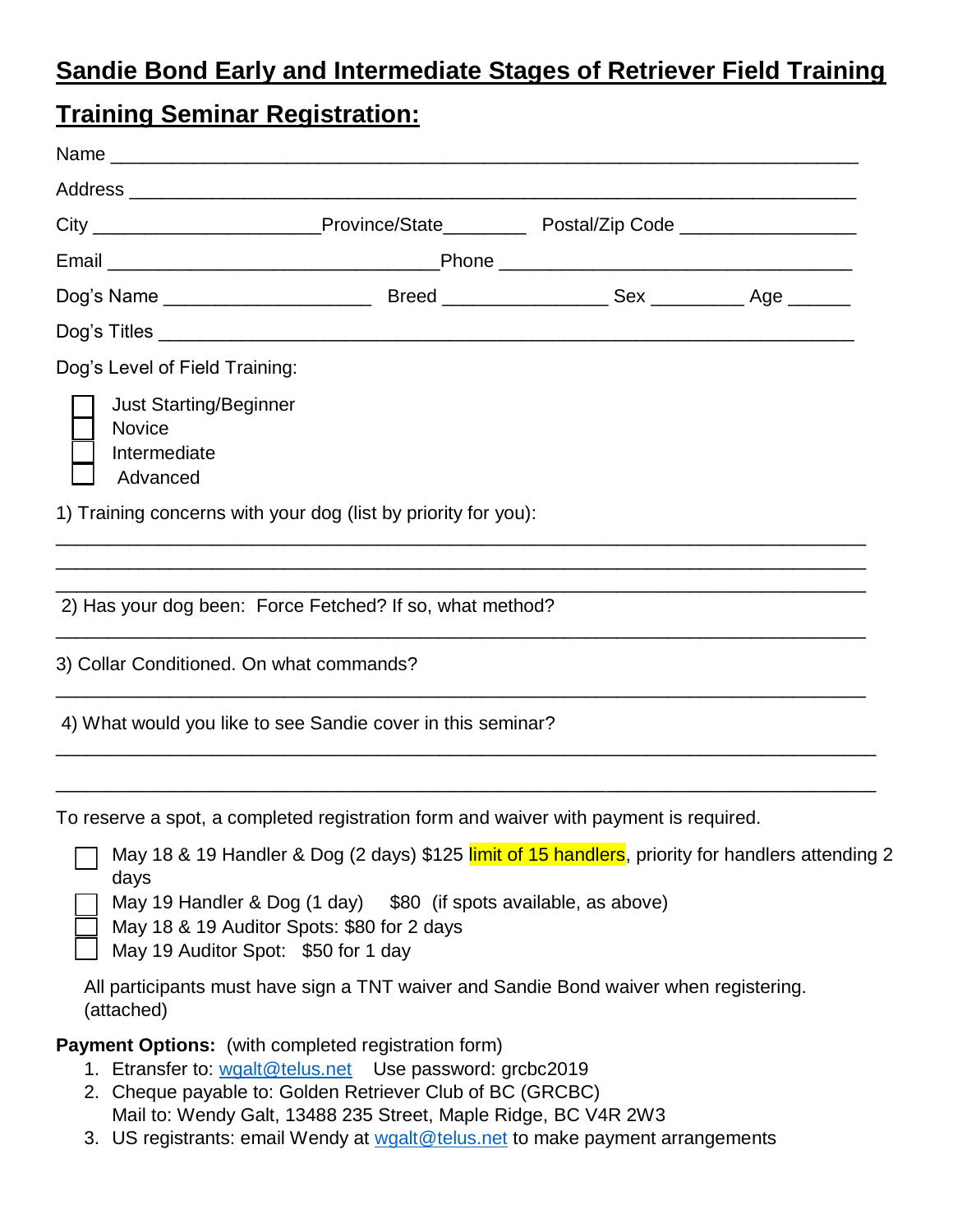### **SANDIE BOND**

### **EARLY AND INTERMEDIATE STAGES OF RETRIEVER FIELD TRAINING SEMINAR**

#### **MAY 18 & 19, 2019**

### **WAIVER AND RELEASE**

I, the below signed, realize and hereby acknowledge that Ms. Sandie Bond of Courtland, Ontario, can accept no responsibility whatsoever for the conduct or actions of other persons or their dogs, who may be participating in these lessons or other factors beyond their control. Accordingly, as a condition of the participation of myself, my dog and any other persons with whom I associate in this field seminar, I hereby release Sandie Bond and her associates from any and all claims, damages, or injuries which I, my dog or persons with whom I associate may suffer or incur, whether directly or indirectly, including any liability for damages suffered by others as a result of any conduct or action of myself or my dog. I certify that my canine(s) is healthy and free of any communicable disease and has all inoculations as deemed necessary by the veterinary profession.

Print Name: **Example 20** and 20 and 20 and 20 and 20 and 20 and 20 and 20 and 20 and 20 and 20 and 20 and 20 and 20 and 20 and 20 and 20 and 20 and 20 and 20 and 20 and 20 and 20 and 20 and 20 and 20 and 20 and 20 and 20 a

Signature: \_\_\_\_\_\_\_\_\_\_\_\_\_\_\_\_\_\_\_\_\_\_\_\_\_\_\_\_\_\_\_\_\_\_\_\_\_\_\_\_\_\_\_\_\_\_\_\_\_\_\_\_\_\_

Date: \_\_\_\_\_\_\_\_\_\_\_\_\_\_\_\_\_\_\_\_\_\_\_\_\_\_\_\_\_\_\_\_\_\_\_\_\_\_\_\_\_\_\_\_\_\_\_\_\_\_\_\_\_\_\_\_\_